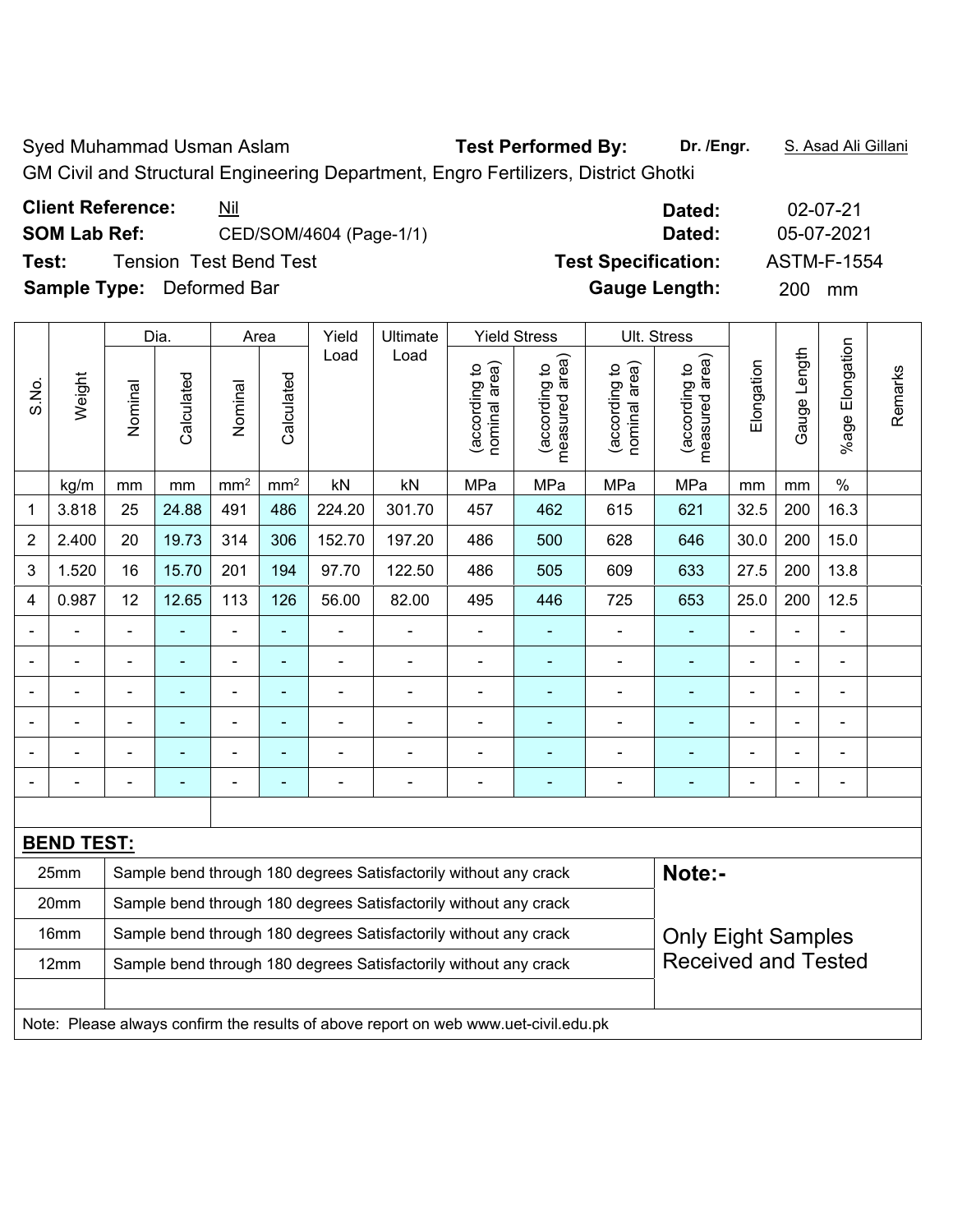Maj Tanveer Ahmad (R) **Test Performed By:** Dr. /Engr. **S. Asad Ali Gillani** Ali Gillani

Resident Engineer-2, ACES, Site Office Sector - V, Multan

## **Client Reference:** ACES-DHAM/DEV/SEC-V/547 **Dated:** 26-06-2021 **SOM Lab Ref:** CED/SOM/4612 (Page-2/2) **Dated:** 05-07-2021 **Test:** Tension & Bend Test **Test Specification:** ASTM-A 615 **Sample Type:** Deformed Bar **Gauge Length:** 200 mm

|                  |                   |                                                                                     | Dia.           |                 | Area                     | Yield          | Ultimate                                                         |                                | <b>Yield Stress</b>             |                                | Ult. Stress                     |                |                |                              |         |
|------------------|-------------------|-------------------------------------------------------------------------------------|----------------|-----------------|--------------------------|----------------|------------------------------------------------------------------|--------------------------------|---------------------------------|--------------------------------|---------------------------------|----------------|----------------|------------------------------|---------|
| S.No.            | Weight            | Nominal                                                                             | Calculated     | Nominal         | Calculated               | Load           | Load                                                             | nominal area)<br>(according to | measured area)<br>(according to | nominal area)<br>(according to | measured area)<br>(according to | Elongation     | Gauge Length   | %age Elongation              | Remarks |
|                  | kg/m              | mm                                                                                  | mm             | mm <sup>2</sup> | mm <sup>2</sup>          | kN             | kN                                                               | MPa                            | MPa                             | MPa                            | MPa                             | mm             | mm             | $\%$                         |         |
| 1                | 1.016             | 12                                                                                  | 12.82          | 113             | 129                      | 65.70          | 84.20                                                            | 581                            | 510                             | 744                            | 653                             | 27.5           | 200            | 13.8                         |         |
| $\boldsymbol{2}$ | 1.005             | 12                                                                                  | 12.77          | 113             | 128                      | 68.00          | 86.70                                                            | 601                            | 532                             | 767                            | 678                             | 27.5           | 200            | 13.8                         |         |
| Ē,               | $\blacksquare$    | $\blacksquare$                                                                      | ä,             | $\blacksquare$  | ä,                       | ä,             | $\blacksquare$                                                   | $\overline{\phantom{a}}$       | ä,                              | $\overline{\phantom{a}}$       | $\blacksquare$                  | $\blacksquare$ | $\blacksquare$ | ÷,                           |         |
|                  | $\blacksquare$    | $\blacksquare$                                                                      | $\blacksquare$ | $\blacksquare$  | $\blacksquare$           | ÷              | $\blacksquare$                                                   | $\blacksquare$                 | ÷,                              | $\overline{\phantom{a}}$       | $\blacksquare$                  | $\blacksquare$ | $\blacksquare$ | $\qquad \qquad \blacksquare$ |         |
| $\blacksquare$   | $\blacksquare$    | $\blacksquare$                                                                      | $\blacksquare$ | $\blacksquare$  | ä,                       | ä,             | $\blacksquare$                                                   | $\blacksquare$                 | ÷,                              | $\blacksquare$                 | $\blacksquare$                  | $\blacksquare$ | $\blacksquare$ | $\blacksquare$               |         |
|                  | ä,                | $\blacksquare$                                                                      | $\blacksquare$ | ÷,              | ä,                       | ÷              | ÷,                                                               | $\overline{\phantom{a}}$       | ÷,                              | $\blacksquare$                 | $\blacksquare$                  | $\blacksquare$ | $\blacksquare$ | $\qquad \qquad \blacksquare$ |         |
|                  |                   |                                                                                     | ä,             | ÷               | L,                       | ÷              | L,                                                               | ä,                             | ä,                              | $\blacksquare$                 | $\blacksquare$                  |                |                | ä,                           |         |
|                  | L                 |                                                                                     | Ē.             | ÷               | ä,                       | $\overline{a}$ | Ē,                                                               | $\blacksquare$                 |                                 |                                | Ē,                              |                | $\blacksquare$ | ۰                            |         |
|                  |                   |                                                                                     |                | ÷               | Ē.                       | $\overline{a}$ | L,                                                               | $\blacksquare$                 |                                 | $\blacksquare$                 | ۰                               |                |                | $\blacksquare$               |         |
| $\blacksquare$   | $\blacksquare$    | $\blacksquare$                                                                      | $\blacksquare$ | $\blacksquare$  | $\overline{\phantom{0}}$ | $\overline{a}$ | $\blacksquare$                                                   | $\overline{\phantom{0}}$       | $\overline{\phantom{0}}$        | ۰                              | $\blacksquare$                  | $\blacksquare$ | $\blacksquare$ | $\overline{\phantom{a}}$     |         |
|                  |                   |                                                                                     |                |                 |                          |                |                                                                  |                                |                                 |                                |                                 |                |                |                              |         |
|                  | <b>BEND TEST:</b> |                                                                                     |                |                 |                          |                |                                                                  |                                |                                 |                                |                                 |                |                |                              |         |
|                  | 12mm              |                                                                                     |                |                 |                          |                | Sample bend through 180 degrees Satisfactorily without any crack |                                |                                 |                                | Note:-                          |                |                |                              |         |
|                  |                   |                                                                                     |                |                 |                          |                |                                                                  |                                |                                 |                                |                                 |                |                |                              |         |
|                  |                   |                                                                                     |                |                 |                          |                |                                                                  |                                |                                 |                                | <b>Only Three Samples</b>       |                |                |                              |         |
|                  |                   |                                                                                     |                |                 |                          |                |                                                                  |                                |                                 |                                | <b>Received and Tested</b>      |                |                |                              |         |
|                  |                   |                                                                                     |                |                 |                          |                |                                                                  |                                |                                 |                                |                                 |                |                |                              |         |
|                  |                   | Note: Please always confirm the results of above report on web www.uet-civil.edu.pk |                |                 |                          |                |                                                                  |                                |                                 |                                |                                 |                |                |                              |         |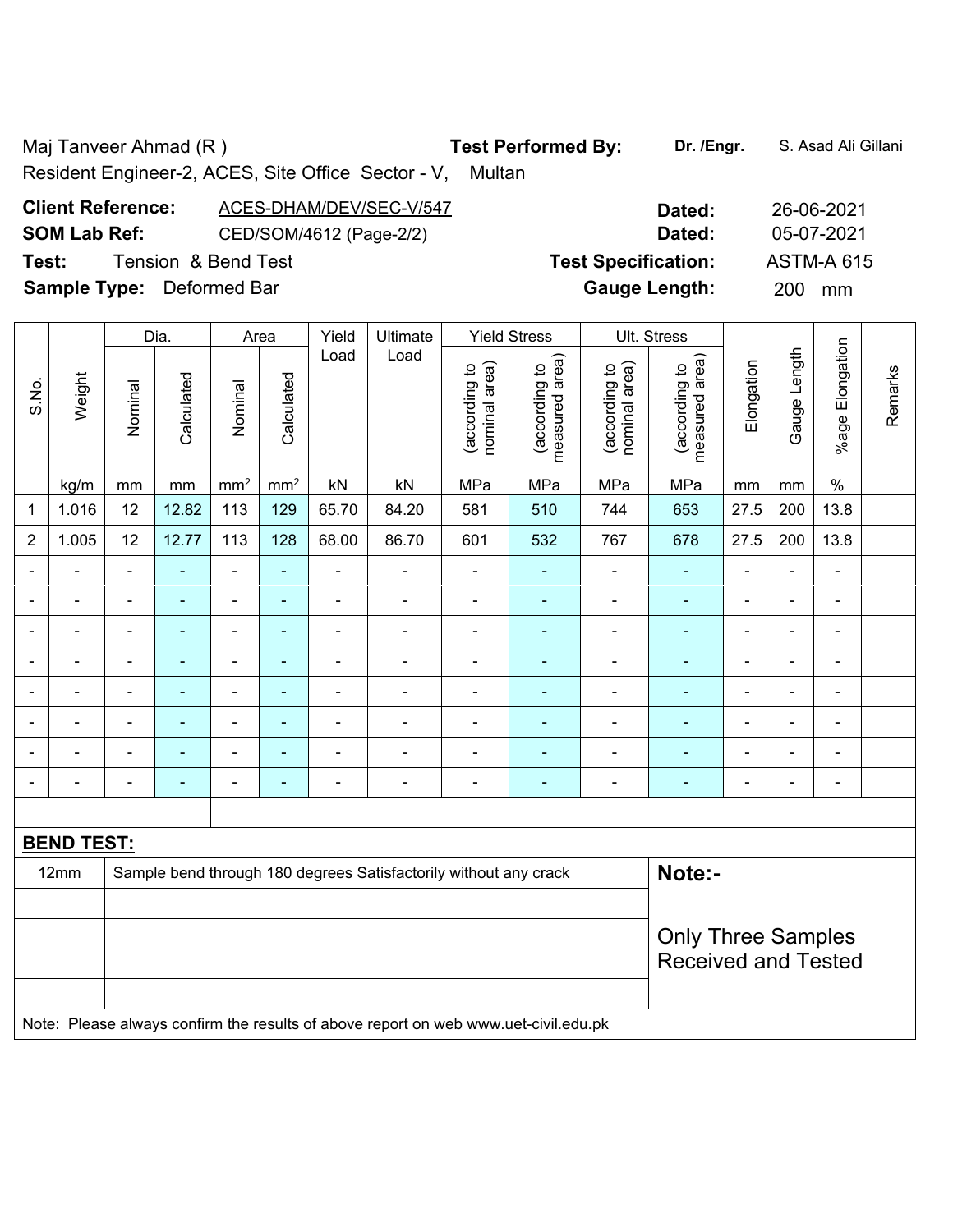M. Shahbaz Iqbal **Test Performed By:** Dr. /Engr. **S. AsadAli Gillani** Allemi

BPS (Pvt) Ltd. Alpha Homes (Apartments) Project

## **Client Reference:** Nil

**Test:** Tension Test & Bend Test **Test Specification: Gauge Length:** 8 inch **Sample Type:** Deformed Bar

|                          |                                     |                            | <b>SOM Lab</b> |                |
|--------------------------|-------------------------------------|----------------------------|----------------|----------------|
| <b>Client Reference:</b> | Nil                                 |                            | Ref:           | 4603(Page-2/2) |
| Dated:<br>05-07-2021     |                                     |                            | Dated:         | 05-07-2021     |
| Test:                    | <b>Tension Test &amp; Bend Test</b> | <b>Test Specification:</b> | ASTM-A-615     |                |
| Caugo Longth:            | 8 inch                              | Sample Type:               | Deformed Rar   |                |

|                |                   |                | Dia.       |                          | Area            | Yield                        | <b>Yield Stress</b>                                                                 | Ult. Stress                    |                                 |                                |                                 |                          |                |                          |         |
|----------------|-------------------|----------------|------------|--------------------------|-----------------|------------------------------|-------------------------------------------------------------------------------------|--------------------------------|---------------------------------|--------------------------------|---------------------------------|--------------------------|----------------|--------------------------|---------|
| S.No.          | Weight            | Nominal        | Calculated | Nominal                  | Calculated      | Load                         | Load                                                                                | nominal area)<br>(according to | (according to<br>measured area) | (according to<br>nominal area) | (according to<br>measured area) | Elongation               | Gauge Length   | Elongation<br>$%$ age    | Remarks |
|                | lb/ft             | $\#$           | in         | in <sup>2</sup>          | in <sup>2</sup> | Tons                         | Tons                                                                                | psi                            | psi                             | psi                            | psi                             | in                       | in             | $\%$                     |         |
| $\mathbf{1}$   | 1.468             | 6              | 0.741      | 0.44                     | 0.431           | 13.25                        | 21.00                                                                               | 66430                          | 67810                           | 105260                         | 107450                          | 1.30                     | 8.0            | 16.3                     |         |
|                |                   |                | ÷,         | ۰                        |                 | Ē,                           | $\blacksquare$                                                                      | $\blacksquare$                 |                                 | $\overline{\phantom{a}}$       | ٠                               | $\blacksquare$           |                | $\overline{\phantom{a}}$ |         |
| $\blacksquare$ | ۰                 | $\blacksquare$ | ۰          | $\blacksquare$           | $\blacksquare$  | $\blacksquare$               | $\blacksquare$                                                                      | ä,                             | $\qquad \qquad \blacksquare$    | $\blacksquare$                 | $\blacksquare$                  | $\blacksquare$           | $\blacksquare$ | $\blacksquare$           |         |
| $\blacksquare$ | ÷,                | $\blacksquare$ | ۰          | $\blacksquare$           | ٠               | $\blacksquare$               | $\overline{\phantom{a}}$                                                            | $\blacksquare$                 | ÷                               | $\overline{\phantom{a}}$       | ٠                               | $\overline{\phantom{a}}$ | $\blacksquare$ | $\blacksquare$           |         |
| $\blacksquare$ | $\blacksquare$    | $\blacksquare$ | ä,         | $\blacksquare$           | $\blacksquare$  | $\blacksquare$               | $\blacksquare$                                                                      | ä,                             | ÷                               | $\blacksquare$                 | $\blacksquare$                  | $\blacksquare$           |                | $\blacksquare$           |         |
|                | ä,                | L,             | ÷,         | ÷,                       |                 | $\blacksquare$               | ÷,                                                                                  | $\blacksquare$                 | $\blacksquare$                  | ÷,                             | ä,                              | ä,                       |                | $\blacksquare$           |         |
|                |                   |                | ÷,         | ۰                        |                 | ٠                            | $\overline{a}$                                                                      | $\blacksquare$                 | $\blacksquare$                  | $\blacksquare$                 | $\blacksquare$                  |                          |                | Ē,                       |         |
|                | $\blacksquare$    | $\blacksquare$ | ä,         | ÷                        | $\blacksquare$  | $\overline{\phantom{0}}$     | $\blacksquare$                                                                      | $\blacksquare$                 | $\blacksquare$                  | $\blacksquare$                 | ٠                               | $\blacksquare$           | $\blacksquare$ | $\blacksquare$           |         |
|                | ÷                 |                | ۰          | ÷                        |                 | ÷                            | $\blacksquare$                                                                      | $\blacksquare$                 | $\blacksquare$                  | ÷,                             | ÷                               | $\blacksquare$           |                | $\blacksquare$           |         |
|                | ÷,                | -              | ä,         | $\overline{\phantom{0}}$ |                 | $\qquad \qquad \blacksquare$ | $\blacksquare$                                                                      | $\blacksquare$                 | ٠                               | ÷,                             | ٠                               | $\blacksquare$           |                | $\blacksquare$           |         |
|                |                   |                |            |                          |                 |                              |                                                                                     |                                |                                 |                                |                                 |                          |                |                          |         |
|                | <b>BEND TEST:</b> |                |            |                          |                 |                              |                                                                                     |                                |                                 |                                |                                 |                          |                |                          |         |
|                | #6                |                |            |                          |                 |                              | Sample bend through 180 degrees Satisfactorily without any crack                    |                                |                                 |                                | Note:-                          |                          |                |                          |         |
|                |                   |                |            |                          |                 |                              |                                                                                     |                                |                                 |                                |                                 |                          |                |                          |         |
|                |                   |                |            |                          |                 |                              |                                                                                     |                                |                                 |                                | <b>Only Two Samples</b>         |                          |                |                          |         |
|                |                   |                |            |                          |                 |                              |                                                                                     |                                |                                 |                                | <b>Received and Tested</b>      |                          |                |                          |         |
|                |                   |                |            |                          |                 |                              |                                                                                     |                                |                                 |                                |                                 |                          |                |                          |         |
|                |                   |                |            |                          |                 |                              | Note: Please always confirm the results of above report on web www.uet-civil.edu.pk |                                |                                 |                                |                                 |                          |                |                          |         |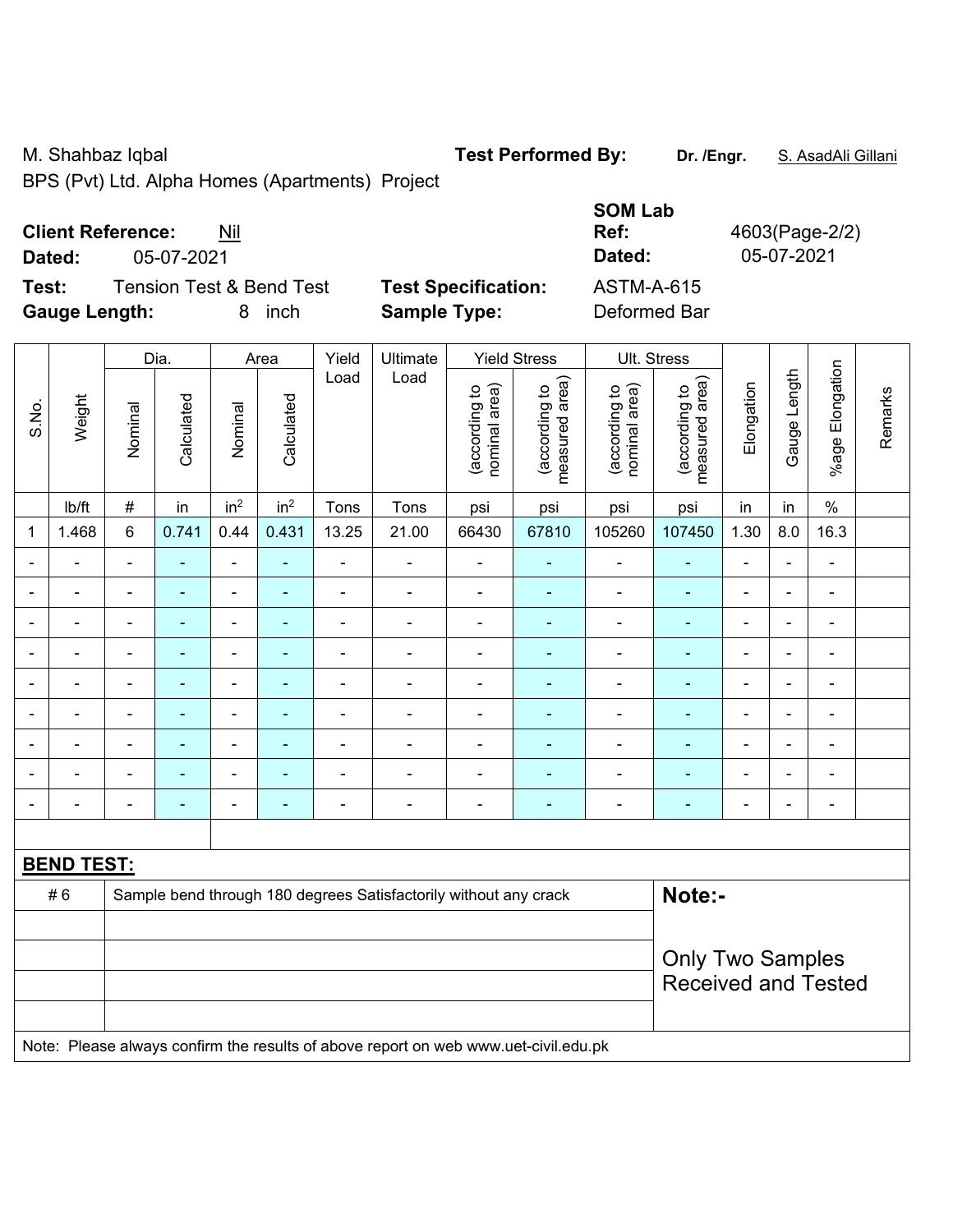M. Shahbaz Iqbal **Test Performed By:** Dr. /Engr. **S. AsadAli Gillani** Allemi

BPS (Pvt) Ltd. Alpha Homes (Apartments) Project

| <b>Client Reference:</b> | Nil |
|--------------------------|-----|
|--------------------------|-----|

**Dated:** 05-07-2021 **Dated:** 05-07-2021

**Test:** Tension Test & Bend Test **Test Specification: Gauge Length:** 8 inch **Sample Type:** Deformed Bar

| <b>SOM Lab</b><br>Ref:<br>Dated: | 4603(Page-1/2)<br>05-07-2021 |
|----------------------------------|------------------------------|
| <b>ASTM-A-615</b>                |                              |
| Deformed Bar                     |                              |

|                |                   | Yield<br>Dia.<br>Ultimate<br><b>Yield Stress</b><br>Area |                |                          |                 |                |                                                                                     |                                |                                 |                                | Ult. Stress                     |                          |                          |                          |         |
|----------------|-------------------|----------------------------------------------------------|----------------|--------------------------|-----------------|----------------|-------------------------------------------------------------------------------------|--------------------------------|---------------------------------|--------------------------------|---------------------------------|--------------------------|--------------------------|--------------------------|---------|
| S.No.          | Weight            | Nominal                                                  | Calculated     | Nominal                  | Calculated      | Load           | Load                                                                                | nominal area)<br>(according to | (according to<br>measured area) | (according to<br>nominal area) | (according to<br>measured area) | Elongation               | Gauge Length             | Elongation<br>$%$ age    | Remarks |
|                | Ib/ft             | $\#$                                                     | in             | in <sup>2</sup>          | in <sup>2</sup> | Tons           | Tons                                                                                | psi                            | psi                             | psi                            | psi                             | in                       | in                       | $\%$                     |         |
| 1              | 2.499             | $\,8\,$                                                  | 0.967          | 0.79                     | 0.734           | 21.51          | 29.79                                                                               | 60050                          | 64630                           | 83160                          | 89500                           | 1.30                     | 8.0                      | 16.3                     |         |
| $\blacksquare$ | ÷,                | $\blacksquare$                                           | $\frac{1}{2}$  | ÷                        | ÷               | $\blacksquare$ | ÷,                                                                                  | ÷,                             | $\blacksquare$                  | $\blacksquare$                 | $\blacksquare$                  | $\blacksquare$           | $\overline{\phantom{a}}$ | $\frac{1}{2}$            |         |
|                | $\blacksquare$    | $\blacksquare$                                           | $\blacksquare$ | $\blacksquare$           | $\blacksquare$  | $\blacksquare$ | $\overline{\phantom{a}}$                                                            | $\blacksquare$                 | $\blacksquare$                  | $\blacksquare$                 | $\blacksquare$                  | $\overline{\phantom{a}}$ | $\blacksquare$           | $\blacksquare$           |         |
|                | $\blacksquare$    | $\blacksquare$                                           | ٠              | $\overline{\phantom{a}}$ |                 | $\blacksquare$ | ÷                                                                                   | $\blacksquare$                 | ۰                               | ä,                             | $\blacksquare$                  | $\blacksquare$           |                          | $\blacksquare$           |         |
|                | ÷                 | $\blacksquare$                                           | $\blacksquare$ | ÷,                       |                 | $\blacksquare$ | $\blacksquare$                                                                      | $\blacksquare$                 | $\blacksquare$                  | $\blacksquare$                 | $\blacksquare$                  | $\blacksquare$           |                          | $\blacksquare$           |         |
|                | ÷                 |                                                          | $\blacksquare$ | ä,                       |                 | ä,             | ä,                                                                                  | $\blacksquare$                 |                                 | $\blacksquare$                 | L,                              | $\blacksquare$           |                          | ä,                       |         |
|                |                   |                                                          | -              | ÷                        |                 | Ē,             | ÷                                                                                   | $\blacksquare$                 |                                 | ÷                              |                                 | $\blacksquare$           |                          | $\blacksquare$           |         |
| $\blacksquare$ | $\blacksquare$    | $\blacksquare$                                           | ۰              | ÷                        | ٠               | $\blacksquare$ | $\blacksquare$                                                                      | $\blacksquare$                 | $\blacksquare$                  | $\blacksquare$                 | $\blacksquare$                  | $\blacksquare$           | $\blacksquare$           | $\overline{\phantom{a}}$ |         |
|                |                   | $\blacksquare$                                           | $\blacksquare$ | ÷,                       |                 | ä,             | Ē,                                                                                  | $\blacksquare$                 | $\blacksquare$                  | $\blacksquare$                 | $\blacksquare$                  | $\blacksquare$           |                          | $\blacksquare$           |         |
|                | ÷                 | ä,                                                       | ٠              | $\overline{\phantom{a}}$ |                 | $\blacksquare$ | ä,                                                                                  | $\blacksquare$                 | $\blacksquare$                  | $\overline{\phantom{a}}$       | ÷,                              | $\blacksquare$           |                          | $\blacksquare$           |         |
|                |                   |                                                          |                |                          |                 |                |                                                                                     |                                |                                 |                                |                                 |                          |                          |                          |         |
|                | <b>BEND TEST:</b> |                                                          |                |                          |                 |                |                                                                                     |                                |                                 |                                |                                 |                          |                          |                          |         |
|                | #8                |                                                          |                |                          |                 |                | Sample bend through 180 degrees Satisfactorily without any crack                    |                                |                                 |                                | Note:-                          |                          |                          |                          |         |
|                |                   |                                                          |                |                          |                 |                |                                                                                     |                                |                                 |                                |                                 |                          |                          |                          |         |
|                |                   |                                                          |                |                          |                 |                | <b>Only Two Samples</b><br><b>Received and Tested</b>                               |                                |                                 |                                |                                 |                          |                          |                          |         |
|                |                   |                                                          |                |                          |                 |                | Note: Please always confirm the results of above report on web www.uet-civil.edu.pk |                                |                                 |                                |                                 |                          |                          |                          |         |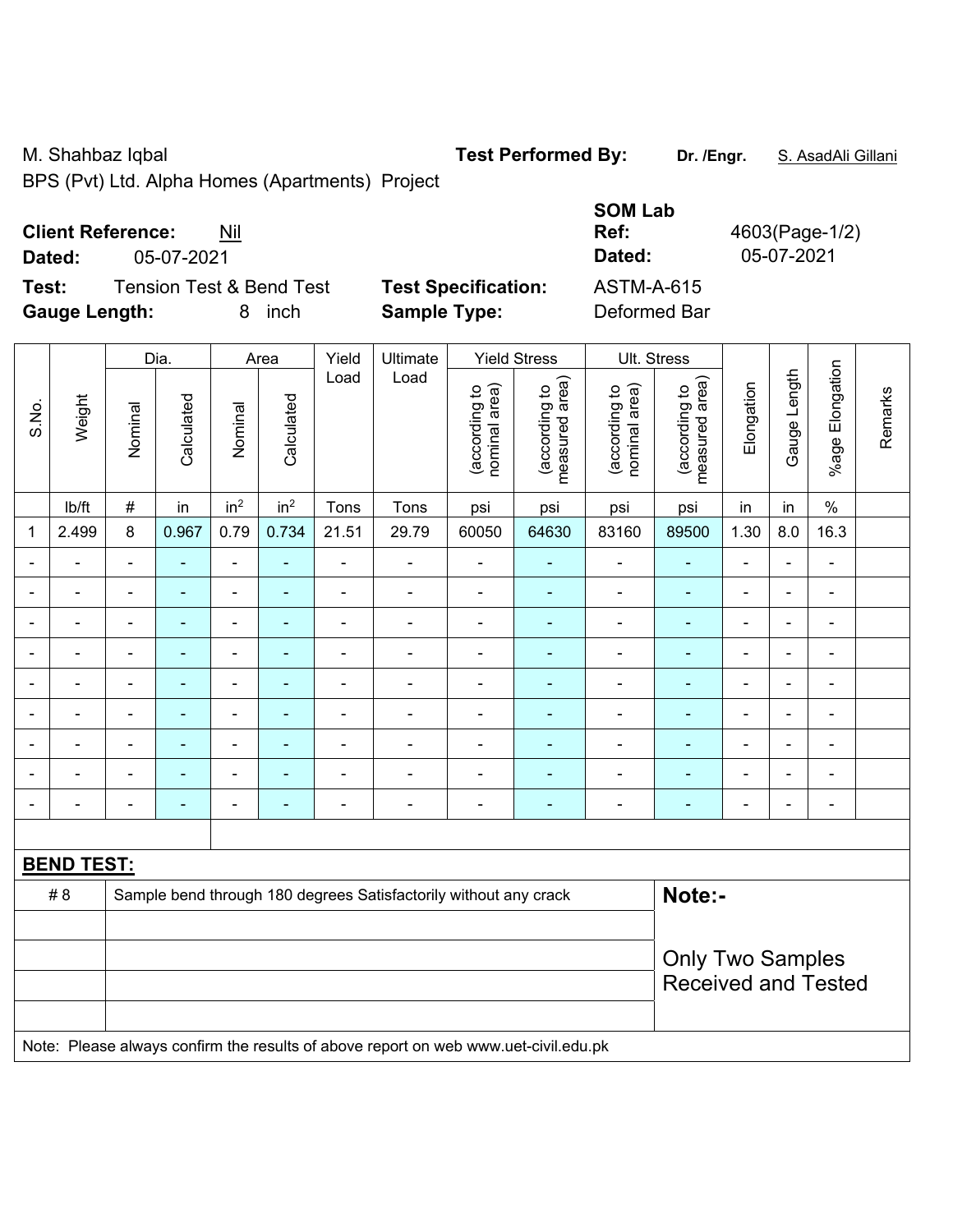Jamia Masjid Gulzair-e-Madina **Test Performed By:** Dr. /Engr. Thatha Naik, Tehsil Phaluia, Distt. M. B. Din

S. Asad Ali Gillani

**Test:** Tension Test & Bend Test **Test Specification:** ASTM-A-615 **Gauge Length:** 8 inch **Sample Type:** Deformed Bar(Mughal Supreme)

|                          |            | <b>SOM Lab</b> |                |
|--------------------------|------------|----------------|----------------|
| <b>Client Reference:</b> | nil        | Ref:           | 4605(Page-1/1) |
| Dated:                   | 05-07-2021 | Dated:         | 05-07-2021     |

|                |                   |                                                                  | Dia.       |                          | Area            | Yield          | Ultimate                                                                            |                                | <b>Yield Stress</b>             |                                | Ult. Stress                     |            |                          |                 |         |  |
|----------------|-------------------|------------------------------------------------------------------|------------|--------------------------|-----------------|----------------|-------------------------------------------------------------------------------------|--------------------------------|---------------------------------|--------------------------------|---------------------------------|------------|--------------------------|-----------------|---------|--|
| S.No.          | Weight            | Nominal                                                          | Calculated | Nominal                  | Calculated      | Load           | Load                                                                                | nominal area)<br>(according to | (according to<br>measured area) | nominal area)<br>(according to | (according to<br>measured area) | Elongation | Gauge Length             | %age Elongation | Remarks |  |
|                | lb/ft             | $\#$                                                             | in         | in <sup>2</sup>          | in <sup>2</sup> | Tons           | Tons                                                                                | psi                            | psi                             | psi                            | psi                             | in         | in                       | $\%$            |         |  |
| 1              | 2.714             | 8                                                                | 1.008      | 0.79                     | 0.798           | 34.07          | 40.77                                                                               | 95110                          | 94150                           | 113830                         | 112690                          | 1.10       | 8.0                      | 13.8            |         |  |
| $\overline{2}$ | 1.421             | 6                                                                | 0.730      | 0.44                     | 0.418           | 14.60          | 18.32                                                                               | 73170                          | 77020                           | 91820                          | 96650                           | 1.30       | 8.0                      | 16.3            |         |  |
| 3              | 0.683             | $\overline{4}$                                                   | 0.506      | 0.20                     | 0.201           | 6.34           | 8.38                                                                                | 69920                          | 69570                           | 92400                          | 91940                           | 1.20       | 8.0                      | 15.0            |         |  |
|                |                   |                                                                  |            | -                        |                 |                |                                                                                     |                                |                                 |                                |                                 |            |                          | ÷               |         |  |
|                | $\blacksquare$    | $\blacksquare$                                                   | ä,         | -                        | ٠               | $\overline{a}$ | $\blacksquare$                                                                      | $\blacksquare$                 | ä,                              | $\blacksquare$                 | $\blacksquare$                  |            | $\overline{\phantom{0}}$ | $\blacksquare$  |         |  |
|                |                   |                                                                  | ۰          | -                        |                 | Ē,             | $\overline{a}$                                                                      | L,                             |                                 | $\blacksquare$                 | ٠                               |            |                          | $\blacksquare$  |         |  |
|                |                   |                                                                  | L.         | $\overline{\phantom{0}}$ | $\blacksquare$  | $\blacksquare$ | $\blacksquare$                                                                      | L,                             | ÷.                              | $\blacksquare$                 | $\blacksquare$                  |            |                          | $\blacksquare$  |         |  |
|                |                   |                                                                  |            | ÷                        |                 |                |                                                                                     |                                |                                 | ä,                             | ä,                              |            |                          | $\overline{a}$  |         |  |
|                |                   |                                                                  |            |                          |                 |                |                                                                                     |                                |                                 |                                |                                 |            |                          |                 |         |  |
|                |                   |                                                                  |            | -                        |                 | ٠              | $\overline{\phantom{0}}$                                                            | ä,                             |                                 | ٠                              | ۳                               |            |                          | $\blacksquare$  |         |  |
|                |                   |                                                                  |            |                          |                 |                |                                                                                     |                                |                                 |                                |                                 |            |                          |                 |         |  |
|                | <b>BEND TEST:</b> |                                                                  |            |                          |                 |                |                                                                                     |                                |                                 |                                |                                 |            |                          |                 |         |  |
|                | # 8               |                                                                  |            |                          |                 |                | Sample bend through 180 degrees Satisfactorily without any crack                    |                                |                                 |                                | Note:-                          |            |                          |                 |         |  |
|                | #6                | Sample bend through 180 degrees Satisfactorily without any crack |            |                          |                 |                |                                                                                     |                                |                                 |                                |                                 |            |                          |                 |         |  |
|                | #4                |                                                                  |            |                          |                 |                | Sample bend through 180 degrees Satisfactorily without any crack                    |                                |                                 |                                | <b>Only Six Samples</b>         |            |                          |                 |         |  |
|                |                   |                                                                  |            |                          |                 |                |                                                                                     |                                |                                 |                                | <b>Received and Tested</b>      |            |                          |                 |         |  |
|                |                   |                                                                  |            |                          |                 |                |                                                                                     |                                |                                 |                                |                                 |            |                          |                 |         |  |
|                |                   |                                                                  |            |                          |                 |                | Note: Please always confirm the results of above report on web www.uet-civil.edu.pk |                                |                                 |                                |                                 |            |                          |                 |         |  |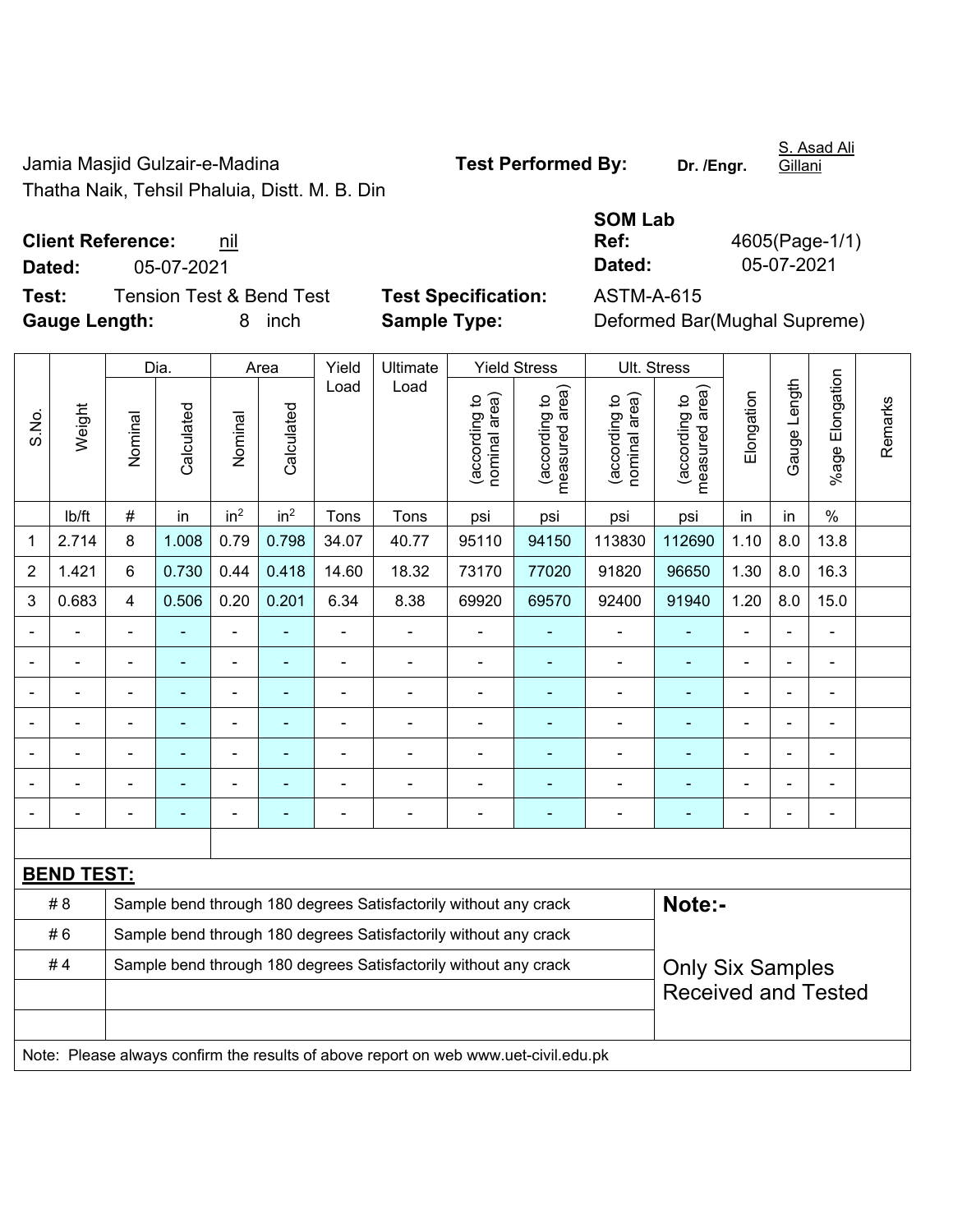Sajjad Ali Memon **Test Performed By:** Dr. /Engr. Resident Engineer, Pillar & Sons, DHA Multan

## **Client Reference:** P&S/OTH/GEN/00030

**Dated:** 30-06-2021 **Dated:** 02-07-2021

**Test:** Tension Test & Bend Test **Test Specification:** ASTM-A-615 **Gauge Length:** 8 inch **Sample Type:** Deformed Bar

|                |                   |         | Dia.       | Ultimate<br><b>Yield Stress</b><br>Area<br>Yield |                 |       |                                                                  |                                |                                    | Ult. Stress                    |                                    |                |              |                       |         |
|----------------|-------------------|---------|------------|--------------------------------------------------|-----------------|-------|------------------------------------------------------------------|--------------------------------|------------------------------------|--------------------------------|------------------------------------|----------------|--------------|-----------------------|---------|
| S.No.          | Weight            | Nominal | Calculated | Nominal                                          | Calculated      | Load  | Load                                                             | nominal area)<br>(according to | area)<br>(according to<br>measured | (according to<br>nominal area) | area)<br>(according to<br>measured | Elongation     | Gauge Length | Elongation<br>$%$ age | Remarks |
|                | lb/ft             | #       | in         | in <sup>2</sup>                                  | in <sup>2</sup> | Tons  | Tons                                                             | psi                            | psi                                | psi                            | psi                                | in             | in           | $\%$                  |         |
| 1              | 2.680             | 8       | 1.002      | 0.79                                             | 0.788           | 29.43 | 37.02                                                            | 82160                          | 82370                              | 103360                         | 103620                             | 1.30           | 8.0          | 16.3                  |         |
| $\overline{2}$ | 2.685             | 8       | 1.002      | 0.79                                             | 0.789           | 29.77 | 36.97                                                            | 83100                          | 83200                              | 103220                         | 103350                             | 1.10           | 8.0          | 13.8                  |         |
| 3              | 1.497             | 6       | 0.748      | 0.44                                             | 0.440           | 14.93 | 19.75                                                            | 74860                          | 74860                              | 98970                          | 98970                              | 1.10           | 8.0          | 13.8                  |         |
| 4              | 1.499             | 6       | 0.749      | 0.44                                             | 0.441           | 14.63 | 19.27                                                            | 73320                          | 73160                              | 96570                          | 96350                              | 1.30           | 8.0          | 16.3                  |         |
| 5              | 0.646             | 4       | 0.492      | 0.20                                             | 0.190           | 6.24  | 9.53                                                             | 68800                          | 72420                              | 105100                         | 110630                             | 1.10           | 8.0          | 13.8                  |         |
| $\,6$          | 0.645             | 4       | 0.492      | 0.20                                             | 0.190           | 6.12  | 9.45                                                             | 67450                          | 71000                              | 104200                         | 109690                             | 1.00           | 8.0          | 12.5                  |         |
|                |                   |         |            | -                                                |                 |       | $\blacksquare$                                                   |                                |                                    |                                |                                    | $\blacksquare$ |              |                       |         |
|                |                   |         |            | ۰                                                |                 |       |                                                                  |                                |                                    |                                |                                    |                |              |                       |         |
|                |                   |         |            | $\blacksquare$                                   |                 |       |                                                                  |                                |                                    |                                |                                    |                |              |                       |         |
|                |                   |         |            |                                                  |                 |       |                                                                  |                                |                                    |                                |                                    |                |              |                       |         |
|                |                   |         |            |                                                  |                 |       |                                                                  |                                |                                    |                                |                                    |                |              |                       |         |
|                | <b>BEND TEST:</b> |         |            |                                                  |                 |       |                                                                  |                                |                                    |                                |                                    |                |              |                       |         |
|                | # 8               |         |            |                                                  |                 |       | Sample bend through 180 degrees Satisfactorily without any crack |                                |                                    |                                | Note:-                             |                |              |                       |         |
|                | #6                |         |            |                                                  |                 |       | Sample bend through 180 degrees Satisfactorily without any crack |                                |                                    |                                |                                    |                |              |                       |         |
|                | #4                |         |            |                                                  |                 |       | Sample bend through 180 degrees Satisfactorily without any crack |                                |                                    |                                | <b>Only Nine Samples</b>           |                |              |                       |         |
|                |                   |         |            |                                                  |                 |       |                                                                  |                                |                                    |                                | <b>Received and Tested</b>         |                |              |                       |         |

Note: Please always confirm the results of above report on web www.uet-civil.edu.pk

S. Asad Ali **Gillani** 

**SOM Lab** 

**Ref:** 4596(Page-1/1)